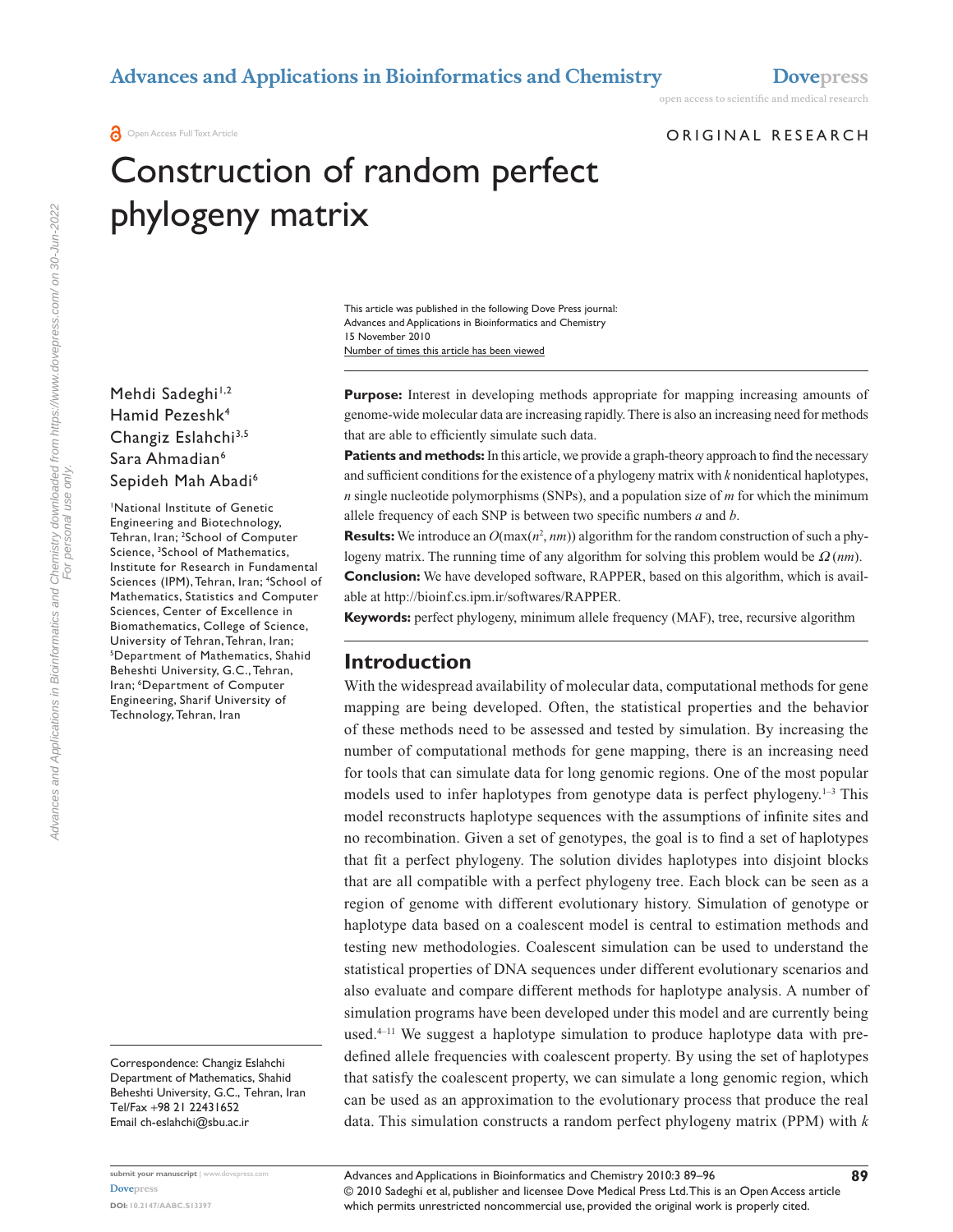nonidentical haplotypes, *n* single nucleotide polymorphisms (SNPs), and a population size of *m* in which the minimum allele frequency (MAF) of each SNP is between two predefined numbers. A simulated data set for generating a long DNA sequence can be constructed based on assumptions about recombination rate and distribution in an evolutionary model among these perfect phylogeny blocks. The phylogenetic tree is represented by a matrix  $\vec{A}$  in which  $\vec{a}$ <sub>ii</sub> is the state of character *j* in sequence *i*, and the *i*th row is the character vector of sequence *i*. In this article, we assume that characters are binary and directed, ie, only 0→1 changes may occur on any path from the root to a leaf of the tree. For the output, the ancestral state of an allele is represented by zero. We suggest a haplotype simulation approach that produces haplotype data with prespecified allele frequencies that satisfy coalescent model, ie, it produces a phylogenetic tree in which branches model the changes through the time of evolution based on the model. By above discussions, finding a method to construct random PPM with *k* nonidentical haplotypes, *n* SNPs, and a population size of *m* in which the MAF of each SNP is between two specific numbers *a* and *b* will be very useful for data simulation (We consider MAF of column *c* in *A* as the number of 1's in column *c*.) In this article, we take a graph-theory approach to the problem and show that there is a one-to-one correspondence between the set of perfect phylogeny matrices with certain conditions and some rooted trees. We find the necessary and sufficient conditions for the existence of such trees with respect to input parameters. We present an  $O(\max(n^2, nm))$  algorithm for generating a random matrix with the above conditions. We have developed a software based on this algorithm, RAPPER, which generates these matrices in a reasonable time. This article is organized as follows: we provide preliminaries and formulate the problem; in sections 3 and 4, Matrices and trees, and Extended tree following Gusfield,<sup>12</sup> we construct a tree for every matrix and discuss its properties. In Necessary conditions, we discuss the necessary conditions. In Sufficient conditions, we find some sufficient conditions and present an algorithm to generate a random sample of the abovementioned matrices.

# **Preliminaries**

To find some necessary and sufficient conditions for the existence of a PPM with *m* rows, *k* nonidentical rows, and *n* columns such that in every column, number of 1s are between *a* and *b*, we need some definitions. We consider the cases that  $k \geq 2$ .

**Definition 1.** Let *a* and *b* be 2 integers and assume  $a \leq b$ . The matrix  $B_{m\times n}$  is called a  $(k, a, b)$ -PPM if

- 1. *B* is a PPM
- 2. The number of 1′s in each column is between *a* and *b*
- 3. *B* has *k* nonidentical rows

**Example 1.** The following matrix *B* is a (*3,2,3*)*-*PPM.

$$
\mathbf{B} = \begin{bmatrix} 1 & 1 & 0 \\ 1 & 1 & 0 \\ 0 & 0 & 1 \\ 0 & 0 & 1 \\ 1 & 0 & 0 \end{bmatrix}
$$

**Definition 2.** The matrix  $A_{k\lambda n}$  is called  $(m, a, b)$ -extendable

- if 1. *A* is a PPM
	- 2. *A* has *k* nonidentical rows
	- 3. There exists a matrix  $B_{m \times n}$  that is a  $(k, a, b)$ -PPM, and
	- the rows of *A* and *B* are identical. (In this case, we say that  $A_{k\times n}$  is extendable to  $B_{m\times n}$ .)

**Example 2** *A* is (*5,2,3*)*-extendable* to *B*.

$$
A_{3\times 3} = \begin{bmatrix} 1 & 1 & 0 \\ 1 & 0 & 0 \\ 0 & 0 & 1 \end{bmatrix} \rightarrow B_{5\times 3} = \begin{bmatrix} 1 & 1 & 0 \\ 1 & 1 & 0 \\ 0 & 0 & 1 \\ 0 & 0 & 1 \\ 1 & 0 & 0 \end{bmatrix}
$$

It is obvious that there exists a  $(k, a, b)$ -PPM matrix  $B_{m \times n}$  if and only if there exists an  $(m, a, b)$ -extendable matrix  $A_{k,m}$ .

**Definition 3.** A matrix *B* is called *good* if it can be decomposed as follows:

1. The entries of its leftmost column are all 1′s.

2. There exist good matrices  $B_i, B_2, ..., B_d$  such that the rest (0 or more) of the columns of *B* form the block structure, as illustrated in Figure 1.

**Definition 4.** A matrix *A* is called *canonical* if it satisfies the second condition of the good matrix definition.

In the following definition, we assign a root to each good matrix.



**Figure 1** Block structure of a good matrix.

**90**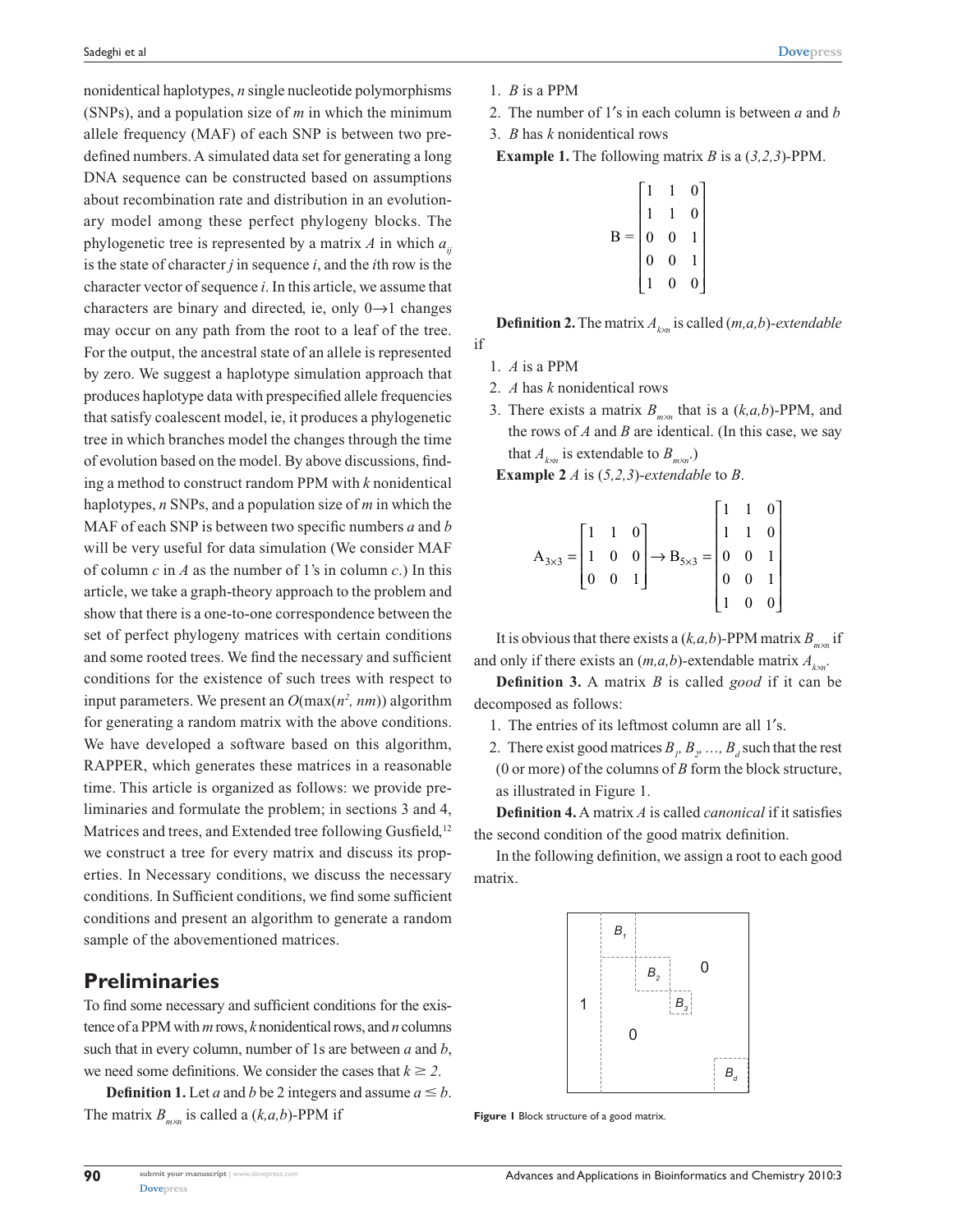**Definition 5.** In a good matrix *B*, we consider the leftmost all-one column as the *root* of the *B*.

# **Matrices and trees**

## Constructing a tree from a matrix

According to Theorem 8 of Pe'er et al,<sup>13</sup> every PPM has an ordering of its rows and columns, which yields a canonical matrix.

**Theorem (Pe'er et al).**13 Let *B* be a binary matrix. The following are equivalent:

- 1. *B* has a phylogenetic tree.
- 2. There exists an ordering of the rows and columns of *B*, which yields a canonical matrix.

Let  $A_{k\times n}$  be a PPM that consists of  $B_p$ ,  $B_2$ , ...,  $B_d$  good blocks and  $c_i$  be the corresponding *root* of  $B_i$ . Following Gusfield,<sup>12</sup> we construct a labeled tree  $T_{(A)}$  by using the following steps (see Figure 2):

$$
A = \begin{pmatrix} 1 & 1 & 0 \\ 1 & 0 & 0 \\ 0 & 0 & 1 \end{pmatrix}
$$

Add an all-one-column to A.



Construct a tree for  $B<sub>2</sub>$  of A :

$$
\mathsf{B}_2 = \begin{pmatrix} 3 \\ 1 \end{pmatrix}
$$

Construct a tree for  $B<sub>1</sub>$  of A :



Construct a tree for block  $B<sub>i</sub>$  of above matrix :

1

3



**Figure 2** Constructing a labeled tree TA from a perfect phylogenetic matrix, A.

- 1. Add an all-one column to *A* as the leftmost column. Index this column by 0.
- 2. Let vertex 0 be the parent of  $c_i$  for all  $1 \le i \le d$ .
- 3. Construct a tree from canonical form of every  $B_i$  in a recursive manner. (Note that  $B_i$  is a good matrix and has an all-one column.)

The vertex set of  $T_{(A)}$  is  $\{0, 1, 2, ..., n\}$ . Now, we label some vertices of  $T_{(A)}$  as follows:

If the last 1 entry in row  $r$  occurs in column  $j$ , then we label vertex *j* of  $T_{(A)}$  with *r*. Gusfield<sup>12</sup> proved the following lemma.

**Lemma 1.** Every leaf of  $T_{(A)}$  is labeled, and every vertex is labeled at most once.

#### **Necessary and sufficient conditions for PPM**

Let *A* be a matrix and  $O_v = \{r/a_v = 1\}$ . According to Estabrook et al<sup>14</sup> and Meacham,<sup>15</sup>  $A$  is PPM if and only if for every two columns *u* and *v*,  $O_u \cap O_v = \phi$  or  $O_u \subset O_v$  or  $O_v \subset O_u$ 

**Lemma 2.** Let *r* be a row in *A* and *v* be a vertex in  $T_{(A)}$ with label *r*; then  $a_{ru} = 1$  if and only if *u* is located in a path from root to *v*.

*Proof*. Let *u* be located in a path from root to *v*. So *u* is an ancestor of *v*. By the way that the tree was constructed from canonical form of matrix *A*, we have  $O_v \subset O_u$ . So, if  $a_{rv} = 1$  then  $a_{rv} = 1$ .

Now, let  $a_{\mu} = 1$ . Since *v* is labeled by *r*, the last nonzero entry of *r* occurs in *v*. So, for every child of *v* such as *w*, we have  $a_{rw} = 0$ . Therefore,  $a_{ru} = 1$  implies that *u* is not a child of *v*. As  $a_{ru} = a_{rv} = 1$ ,  $O_u \cap O_v \neq \emptyset$ . Thus,  $O_v \subset O_u$  or  $O_u \subset O_v$ . Since *u* is not a child of *v*,  $O_u$  is not a subset of  $O_v$ . So, we have  $O_v \subset O_u$  and *u* is an ancestor of *v*. Therefore, *u* is located in a path from root to *v*.

# Constructing a matrix from the tree

**Definition 6.** A rooted tree *T* is called a (*k,n*)*-complete tree* if it satisfies the following conditions:

- 1.  $V(T) = \{0, 1, 2, ..., n\}.$
- 2. For every  $1 \le i \le k$ , there exists exactly 1 vertex with label *i*.
- 3. Every leaf is labeled.
- 4. Every vertex has at most 1 label.

From Lemma 1 and the way we construct  $T_{(A)}$ , we obtain that  $T_{(A)}$  is  $(k, n)$ -complete tree where  $A_{k \times n}$  is a PPM. Now, for every  $(k, n)$ -complete tree *T*, we construct a PPM  $A_{kx}^T$  with nonidentical rows as follows:

Let *c* be an arbitrary vertex of *T* and  $T_c$  be the subtree of *T* with root *c*. We construct  $A<sup>T</sup> = [a<sub>r<sub>n</sub></sub>]$  by  $a<sub>r<sub>n</sub></sub> = 1$  if and only if there exists a vertex in  $T_c$  with label *r*. Gusfeild (1991) showed that  $A<sup>T</sup>$  is a PPM. Let *r* be a row of *A*, which is the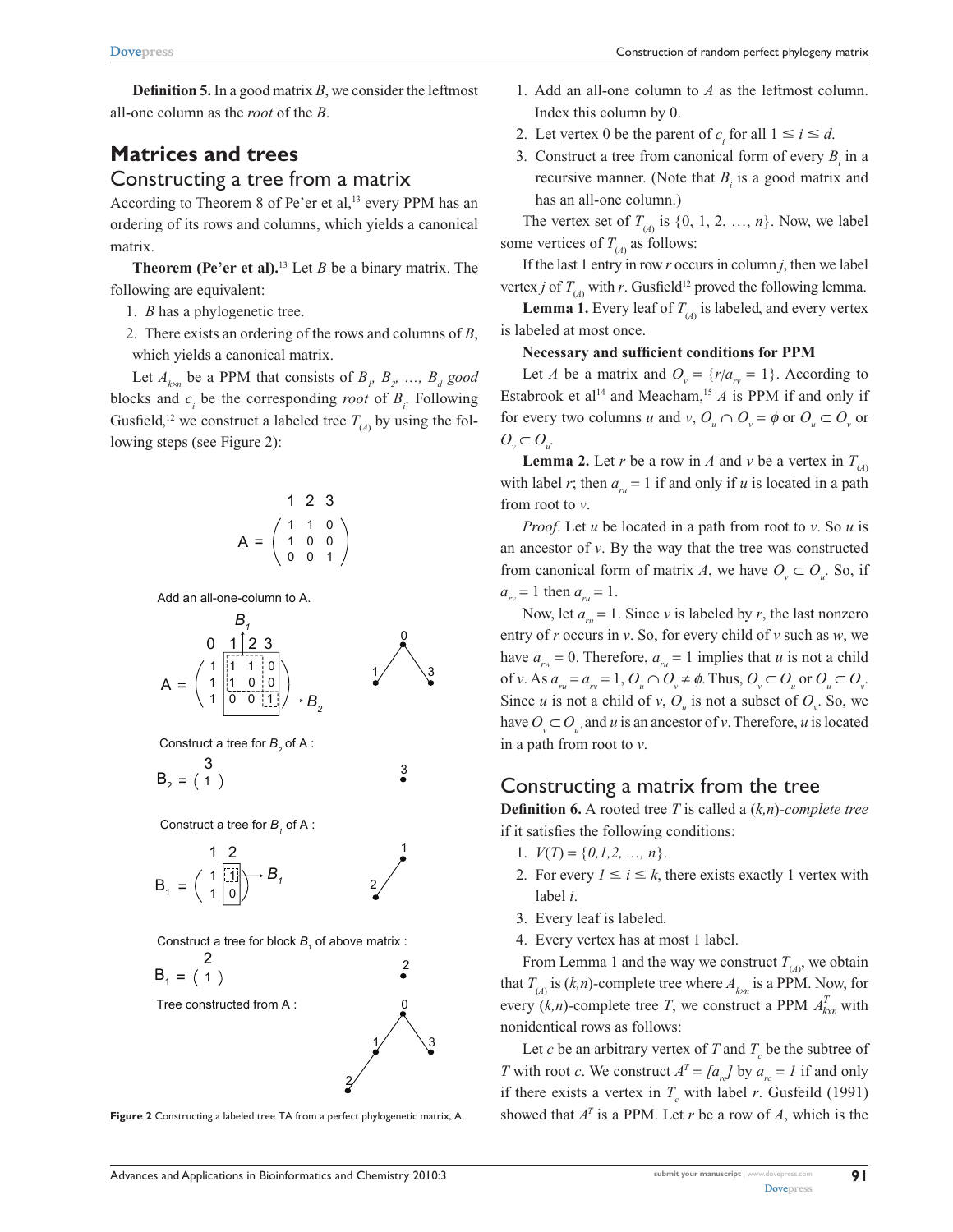label of *u* in *T*. Similar to Lemma 2,  $a_{rw} = 1$  if and only if *w* is located in a path from root to *u*. Since labels are different and there is a unique path between the root and the vertices of *T*, rows of *A* are nonidentical.

It is obvious that  $A^{T_{(A)}} = A$  and  $T_{(A^T)} = T$ . Therefore, there is a one-to-one correspondence between the set of all PPM with *k* nonidentical rows and *n* columns and the set of all (*k,n*)*-*complete tree.

## **Extended tree**

Let  $A_{k\times n}$  be an  $(m, a, b)$ -extendable matrix, and let the  $(k, a, b)$ -PPM matrix  $B_{m\times n}$  be its extension and  $T_{(A)}$  be its corresponding tree. Let *w* be the repeating time function defined on the labeled vertices of  $T_{(A)}$  as  $w(v) = t$  if and only if *v* is labeled by *r* and row *r* is repeated *t* times in *B*. We call  $(T_{(A)} w)$  the  $(m, a, b)$ *extended tree* of *A* and *w*(*v*) the repeating label of *v*.

**Lemma 3.** The MAF of column *c* in *B* is the sum of the repeating label of the vertices in  $T_c$ .

*Proof.* Let  $a<sub>m</sub> = 1$ . Then, by Lemma 3.2, *c* is located in a path from root to vertex *v* with label *r*. So, *v* is a vertex of  $T_c$ . Let  $w(v) = t$ . Corresponding to *t* repeats of *r*, we have *t* ones in column *c*. Therefore, the MAF of column *c* is equal to the sum of repeating labels in  $T_c$ .

**Example 3.** For matrices in Example 2, repeating labels and MAFs are shown in Figure 3. Let  $A_{kyn}$  be an  $(m, a, b)$ extendable matrix and  $(T_{(A)} w)$  be the  $(m, a, b)$ -extended tree of *A*. Now, by the previous lemmas, we have the following observations.

#### **Observations:**

- *O<sub>1</sub>*: Let *u* be the ancestor of *v* in  $(T_{(A)}^T w)$ ; then the MAF of column *u* is greater than or equal to the MAF of column *v*.
- $O_2$ : Let *v* be a leaf with label *i* in  $(T_{(A)}^T w)$ . By proof of Lemma 3.1, column *v* in  $A_{k\infty}$  has only 1 nonzero entry in row *i*. Since the MAF of column *v* should be at least *a*,  $w(v) \ge a$ .
- $O_3$ : Let  $T_{u_i}$  have  $l_i$  leaves and  $c_i$  labeled internal vertices. By using Lemma 4.1 and  $O_2$ , the MAF of column  $u_i$ in *B* is at least  $al_i + c_i$ .
- $O_i$ : Let  $T_{u_i}$  have  $l_i$  leaves and  $c_i$  labeled internal vertices. Since the MAF of each column in *B* is at most *b*,  $O_3$ implies that  $l_i \leq b/a$ .
- $O_5$ : Let  $x_p, x_p, ..., x_d$  be the children of root *r* of  $(T_{(A)}^1, w)$ . Then, using  $O<sub>j</sub>$  for each labeled vertex  $x<sub>j</sub>$ , we have  $w(x_i) \leq b$  if and only if  $w(x_i) \leq b$  for every labeled vertex of  $(T_{(A)}^{\prime}, w)$ .

In the following theorem, we show that we can always assume that the desired matrix has at least one all-zero row. By the MAF of vertex *v* in  $T_{(A)}$ , we mean the MAF of column *v* in  $A^T$ .

**Theorem 1.** There is an  $(m, a, b)$ -extendable matrix  $A_{k \times n}$ if and only if there is an  $(m, a, b)$ -extendable matrix  $A'_{k x n}$  that has a zero row.

*Proof.* It is obvious that root *r* of  $T_{(A)}$  is labeled when *A* has a zero row.

Let *A* has no zero rows and *r* is not labeled. We consider two cases:

- 1. There exists an internal node *u*, which is labeled by *p*. In this case, we consider the labeled tree *T*′ by removing label *p* of *u* and giving *p* to *r*.
- 2. Let only the leaves of  $T_{(A)}$  be labeled. Consider vertex *x* such that degree *x* in  $T_x$  is at least 2, and in  $T_x$ , every vertex of  $T_x \rightarrow x$  has at most 1 child (as  $k \ge 2$  and there is no labeled internal node and  $T_{(A)}$  has at least two leaves, there exists such *x*). Let *u* and *v* be two leaves of  $T_x$  and *z* be the ancestor of *v* and the child of *x*. (If *v* is a child of *x* let  $z = v$ .) Since *u* is a leaf of  $T_{(A)}$ , it has a label such as *p*. By removing edge *xz* from  $T_{(A)}$ , labeling *p* from *u*, adding edge *uz*, and giving *p* to *r*, we obtain a new labeled tree *T*′ (Figure 4). In both cases, we define repeating time function *w'* on the labeled vertices of *T*′ by

 $w(v)$   $v \neq u$ 

≠

 $(v)$ 

 $\overline{\phantom{a}}$ 



**Figure 3** Repeating labels and minimum allele frequency (MAF).

1  $(3)$   $(1)$ 

3

2/ $\sqrt{2}$ 

1

2

3



2 1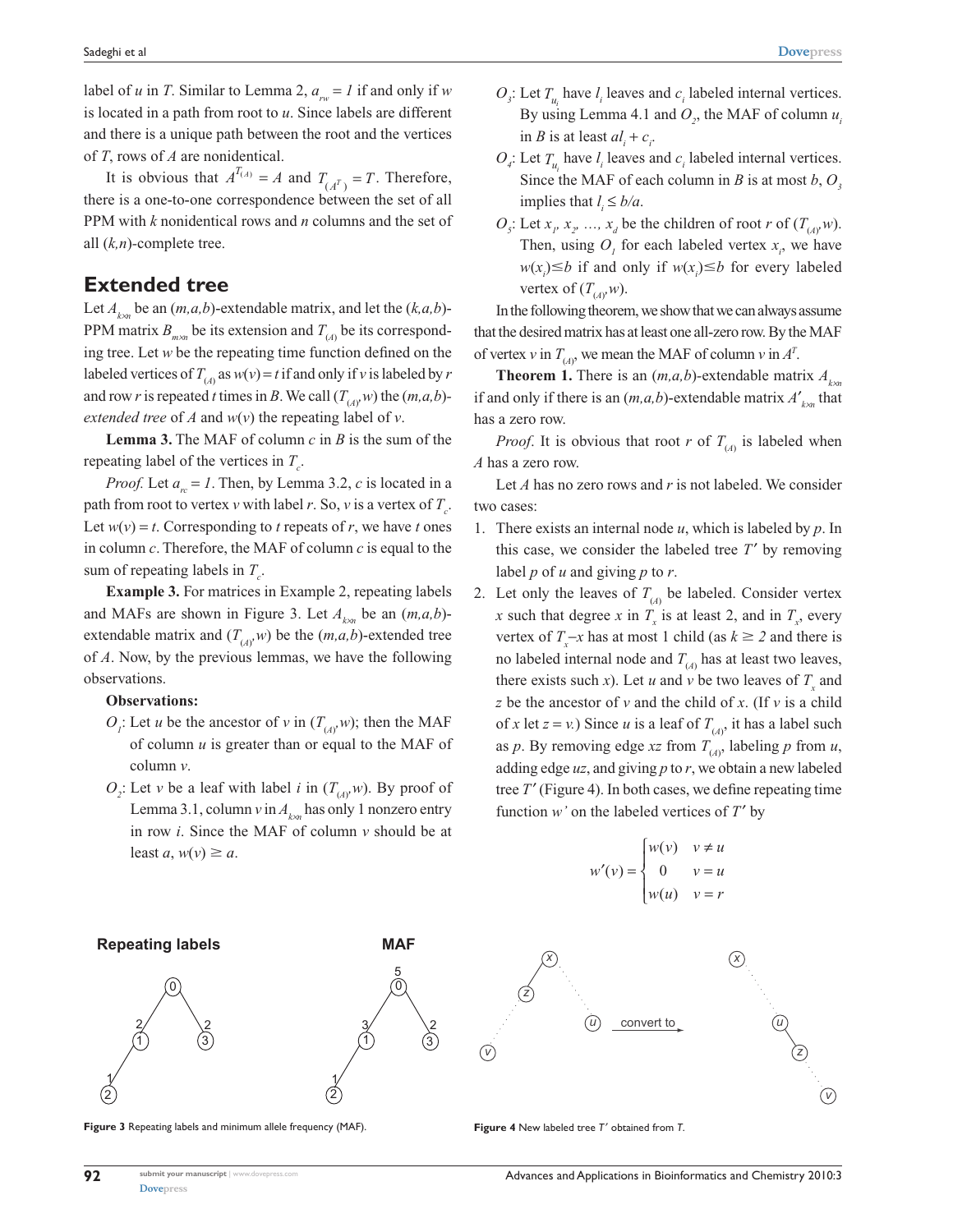It is obvious that *T*′ is a (*k,n*)-complete tree, which has a zero row. Now, by using  $O_1$ , ...,  $O_5$  and Lemma 3, we conclude that  $A^{T'}$  is  $(m, a, b)$ -extendable.

# **Necessary conditions**

In this section, we describe some necessary conditions for the existence of an (*m,a,b*)-tree. By applying Theorem 1, we find the conditions necessary for the existence of an (*m,a,b*)-tree in which the root has been labeled. First, we introduce some necessary conditions, and then in the next section, we will show that these conditions are also sufficient.

**Theorem 2.** Assume that *T* is a (*k,n*)-complete tree and  $(T, w)$  is an  $(m, a, b)$ -tree in which the root has been labeled. Let *r* be the root of *T*,  $deg_T(r) = d$ , and *T* has *l* leaves. Then

$$
2. \ \frac{k+(a-1)l-1}{b} \le d \le l.
$$

3.  $l(a-1) + km \leq$ .

1.  $l \leq k - 1$ .

*Proof*.

- 1. Since *r* and the leaves of *T* are labeled with nonidentical rows, 1 holds.
- 2. It is obvious that  $d \leq l$ . By  $O_2$  for each leaf  $v, w(v) \geq$ *a*. Suppose  $x_1, x_2, \ldots, x_d$  are the children of *r*, and  $T_{x_i}$ contains  $l_i$  leaves and  $c_i$  internal labeled vertices. Then by  $O<sub>j</sub>$ , we have

$$
l_i a + c_i \le b, \qquad 1 \le i \le d.
$$

Therefore

$$
\sum_{i=1}^d (al_i + c_i) \neq bd
$$

 $al + k - l - 1 \leq bd$ 

So,

$$
\frac{k+(a-1)l-1}{b} \# d
$$

3. By  $O_2$  for each leaf *v*, we have  $w(v) \ge a$ , and for each labeled vertex *u*, we have  $w(u) \geq 1$ .

Then, the number of rows in a  $(k, a, b)$ -PPM matrix  $B_{m \times n}$ , which is an extension of extended  $A<sub>T</sub>$ , is at least

$$
al + (k - l).
$$

We categorize the children of *r*,  $x_1, x_2, \ldots, x_d$ , into 3 groups:

- $A_1 = \{\xi_i | \chi_i = 0 \text{ and } \lambda_i = 1\}$
- $A_2 = {\xi_i | \chi_i = 0 \text{ and } \lambda_i \neq 1}$
- $A_3 = {\{\xi_i | \chi_i \neq 0\}}$
- Let  $\alpha = |A_1|$  and  $\beta = |A_2|$ .

**Theorem 3.** Let (*T,w*) be the same as in Theorem 2 and  $B_{m\times n}$  is its corresponding  $(k, a, b)$ -PPM. Then

- 1.  $l_i \leq b/a$
- 2.  $d + l n \le a$
- 3. Let  $a/b$  (*a* be a divisor of *b*) and  $a \neq b$ ; then the number of  $x_i$  in which  $T_{x_i}$  has  $b/a$  leaves is less than or equal to  $n - k + 1$ .

*Proof*.

- 1. It results from the observation  $O_{\alpha}$ .
- 2. Let  $n_i$  be the number of vertices of  $T_{x_i}$ . Then, obviously

$$
n_i \mathcal{L} \begin{cases} c_i + l_i & c_i \ge 1 \\ l_i + 1 & c_i = 0 \text{ and } l_i \ne 1 \\ 1 & c_i = 0 \text{ and } l_i \ne 1 \end{cases}
$$

So, we have

$$
n = \sum_{i=1}^{d} n_i
$$
  
=  $\sum_{c_i \ge 1}^{i=1} n_i + \sum_{c_i=0, l_i \ne 1}^{i=1} n_i + \sum_{c_i=0, l_i=1}^{i=1} n_i$   

$$
\ge \sum_{c_i \ge 1} (c_i + l_i) + \sum_{c_i=0, l_i \ne 1} (l_i + 1) + \sum_{c_i=0, l_i=1}^{i=1} 1
$$
  
=  $\sum_{i=1}^{d} c_i + \sum_{i=1}^{d} l_i + \beta$ 

Now, we find the upper and lower bounds.

• *Upper bound*

$$
n \geq \sum_{i} c_i + \sum_{i} l_i + \beta
$$
  
=  $k - l - 1 + l + \beta$   
 $\Rightarrow \beta \leq n - k + 12$  (1)

• Lower bound

We have  $|A_1 \cup A_2| = d - a$ . Since the number of internal vertices of *T* which have labels is  $k - l - 1$ ,

$$
\beta \ge (d - \alpha) - (k - 1 - 1)
$$

$$
= d - \alpha + l - k + 1
$$

Now, we have

$$
d - \alpha - k + l - 1 \le n - k + 1
$$

$$
d + l - n \le \alpha
$$

and part 2 is thus proved.

3. Suppose  $a/b$  and  $a \neq b$ . Let  $S = \{x_i | l_i = b/a\}$ . By observation  $O_j$ , for each  $x_i \in S$ , we have  $c_i = 0$ . So,  $S \subset A_2$ , and by inequality 1, we have  $|S| \le n - k + 1$ .

# **Sufficient conditions**

In the previous section, we obtained some necessary conditions for the existence of an (*m,a,b*)-extendable tree whose root has been labeled. In this section, we show that these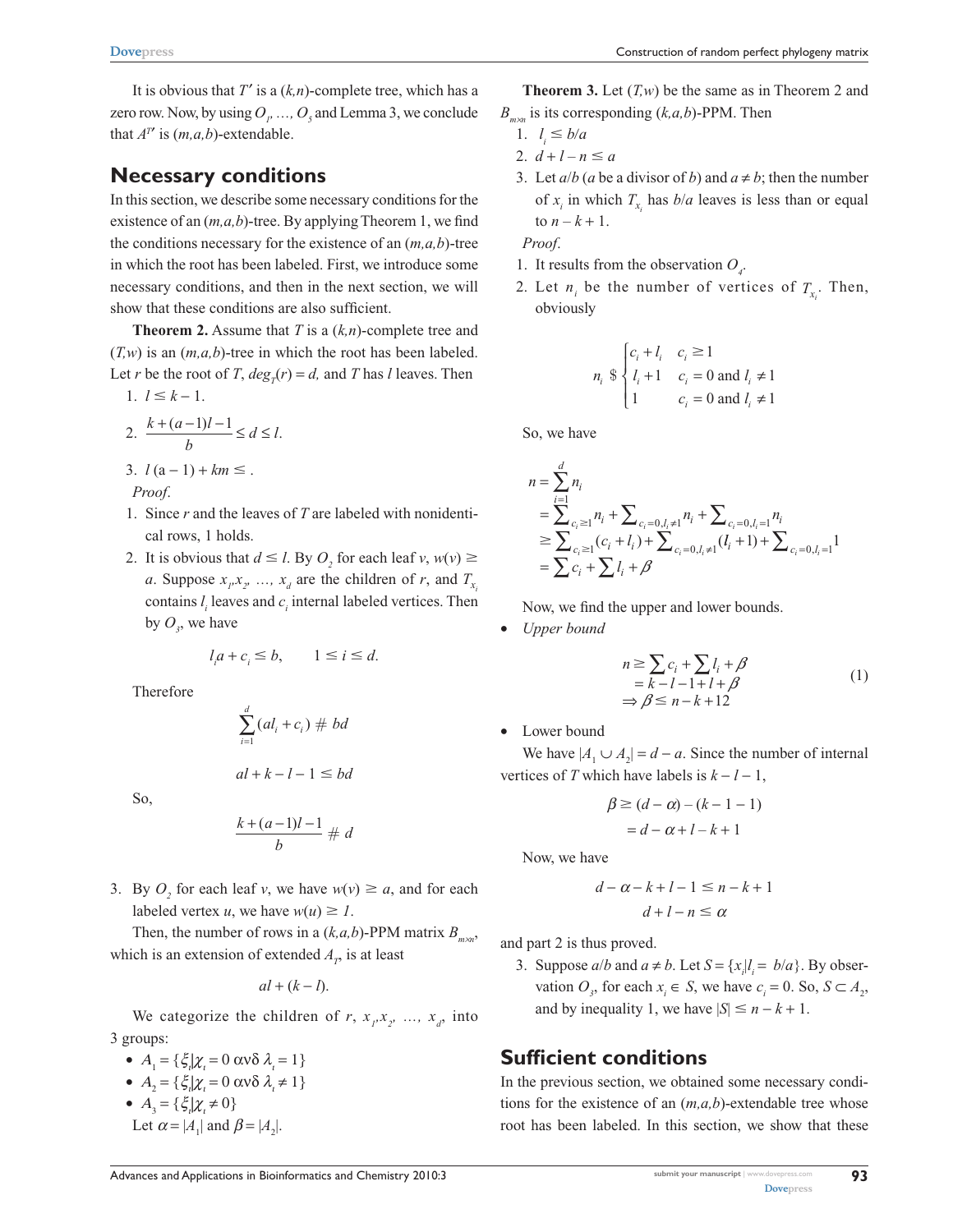

**Figure 5** In this figure, we have  $w(1) = w(2) = w(5) = 2$  and  $w(3) = w(4) = 1$ .

1

0 0

1

0

conditions are sufficient too. For this purpose, let  $l_1, l_2, \ldots$ ,  $l_d$  satisfy the conditions of Theorems 2 and 3. Then, we introduce an algorithm for constructing the rooted (*m,a,b*) extendable tree *T* with root *r*;  $x_1$ , ...,  $x_d$  are the children of *r* and  $T_{x_i}$  has  $l_i$  leaves. First, we determine the number of labeled internal nodes in each  $T_{x_i}$ .

# Determination of **c**<sub>i</sub>

We categorize the children of *r* into three groups:

- 1.  $G_i$ : Children with  $l_i = 1$ . By Theorem 3, part 2, we have  $|G_1| \ge d + l - n.$
- 2.  $G_2$ : Children with  $l_i = b/a$  and  $l_i \neq 1$ .
- 3. *G*<sub>3</sub>: Children with  $l_i = b/a$  for  $b \neq a$ . By Theorem 3,  $part 3$ , we have  $|G_3| \ge n - k + 1$ .

According to  $G_1$ ,  $G_2$ , and  $G_3$ , we determine  $c_i$  s as follows:

- 1. For each  $x_i$  ∈  $G_2$  and  $d + l n$  elements of  $G_1$ , we set  $c_i = 0$ .
- 2. Let  $|G_2| \leq k l + 1$ . Then, for each  $x_i \in G_2$ , we assign  $c_i = 1$ . Now, we distribute the value  $k - l + 1 - |G_2|$ among the members of  $G_2$  and those of  $G_1$  for which  $c_i \neq 0$  or  $c_i$  is not determined in step 1. Now, suppose  $|G_2| \geq k - l + 1$ . Let *F* be a subset of  $G_2$  of size  $k - l + 1$ . For each  $x_i \in F$ , set  $c_i = 1$ . For all the remaining vertices such as  $x_j$ , which is not considered in the above steps, we assign  $c_j = 0$ . By this procedure, part 2 of the Theorem 3,  $(|A_1| \ge d + l - n)$  holds.

#### **Algorithm for determination of** *ci*

1. Categorize *d* children of the root

**[Dovepress](www.dovepress.com)** 

- 2. *for i* = 1 *to d*
- 3. *if*  $l_i = 1$  *then* put this child in  $G_i$
- 4. *if*  $l_i \neq b/a$  and  $l_i \neq 1$  *then* put this child in  $G_2$
- 5. *if*  $l_i = b/a$  and  $b \neq a$  *then* put this child in  $G_3$
- 6. determine  $c_i$  (related to each  $x_i$ ) according to  $G$

1

- 7. *if*  $x_i \in G_3$  *or*  $d + l n \in G_1$
- 8.  $c_i = 0$
- 9. *else* if  $|G_2| \leq k l + 1$
- 10. *if*  $x_i \in G$ , *then*
- 11.  $c_i = 1$
- 12. Distribute  $k l + 1 |G_2|$  among members of  $G_2$  and those of  $G_1$  for which  $c_i \neq 0$
- 13. *else* if  $|G_2| > k l + 1$
- 14. *F* ← (subset of *G*<sub>2</sub> of size  $k l + 1$ )
- 15. *if*  $x_i$  ∈ *F* then  $c_i$  = 1
- 16*.*  $else$  c<sub>1</sub> = 0.

## Determination of **n**<sub>i</sub>

• We first initialize  $n_i$  for each  $x_i$  as follows:

$$
n_i = \begin{cases} c_i + l_i & c_i \ge 1 \\ l_i + 1 & c_i = 0 \text{ and } l_i \ne 1 \\ 1 & c_i = 0 \text{ and } l_i = 1 \end{cases}
$$

• We distribute  $n - \sum n_i$  between all  $T_{x_i}$  at random.

To show that these steps are possible, it is enough to show that  $\sum n_i \le n$ . By the proof of part 2 of Theorem 3, it is enough to show that  $\beta \le n - k + 1$ . The number of vertices for which  $l_i \neq 1$  and  $c_i = 0$ ,  $\beta$ , is as follows: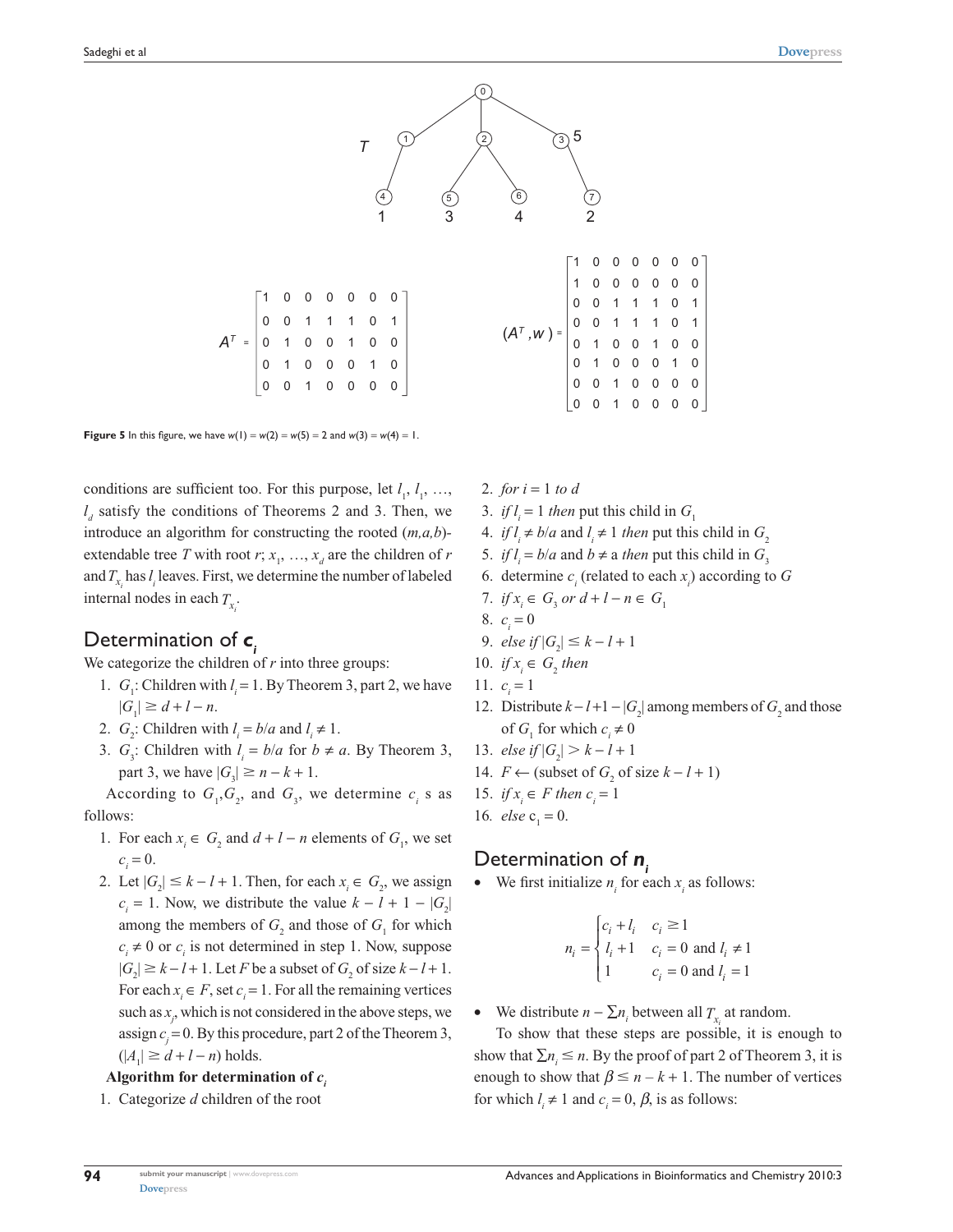- 1. If  $|G_2| < k 1 + 1$ , then  $\beta = |G_3|$ .
- 2. If  $|G_2| \ge k l + 1$ , then  $\beta = |G_3| + |G_2| k + l 1$ .

Since  $|G_3| + |G_2| = d - |G_1|$  and  $|G_1| \ge d + l - n$ ,  $|G_3| + |G_2| \le n - l$ , in both cases,  $\beta \le n - k + 1$ .

#### **Algorithm for the determination of** *ni*

- 1. Initialize  $n_i$  for each  $x_i$ 
	- 2. *if*  $c_i \ge 1$
- 3. *then*  $n_i = c_i + l_i$
- 4. *else if*  $c_i = 0$  and  $l_i \neq 1$
- 5. *then*  $n_i = l_i + 1$
- 6. *else if*  $c_i = 0$  and  $l_i = 1$ 
	- 7. *then*  $n_i = 1$
- 8. Distribute  $n \sum n_i$  between trees related to children of the root  $(T_{r})$

## Constructing (*m,a,b*)-extendable tree

In this subsection, we will construct a rooted tree *T* with root *r.*  $x_1$ , ...,  $x_d$  are its children, and  $T_{x_i}$  has  $n_i$  vertices,  $l_i$ leaves, and  $c_i$  labeled internal vertices for which  $c_i$ s and  $n_i$ s are determined as described earlier. The following algorithm constructs  $T_{x_i}$ ,  $1 \le i \le d$ .

# Algorithm for the construction of  $T_i(n_i, l_i, c_i)$

- 1. Let *LS* be the set of leaf vertices
- 2. Let *IS* be the set of internal vertices
- 3. *IS* ← *x*<sub>i</sub>
- 4. *LS* ← *φ*
- 5. *for*  $j \leftarrow 2$  *to*  $n_i$
- 6. *do if size of*  $(LS) = l_i$
- 7. then *PS* = *LS*
- 8. *else if*  $l_i$  *sizeof* (*LS*) =  $n_i$  –*j* + 1
- 9. *then*  $PS = IS$
- 10.  $else PS = LS \cup IS$
- 11. select vertex *v* from *PS* randomly and put the new vertex, *w*, as *v*′s child
- 12.  $LS = LS$  ∪ *w*
- 13. *if*  $v \in LS$
- 14. *then*  $LS \leftarrow LS v$
- 15. *IS* ← *IS* ∪ *v*
- 16. Mark  $c_i$  vertices from *IS*.

Now, we add the root *r* and edges  $rx_i$ ,  $1 \le i \le d$ . The desired tree *T* is constructed. To label the vertices of  $T_{x_i}$ ,  $1 \le i \le d$  and root *r* and the leaves of *T*, we assign  $\{1,2,...,k\}$ to the labeled vertices of  $\bigcup T_{x_i}$  randomly.

In this algorithm, we first construct all ordered pairs (*l,d*) that satisfy the conditions of Theorems 2 and 3. Then, we choose some of these pairs randomly and construct all *d*-tuples  $(l_1, ..., l_d)$ , satisfying the conditions of

Theorems 2 and 3 and  $l = l_1 + l_2 + \dots + l_d$ . Now, one of the  $d$ -tuples is chosen randomly. Then, we classify  $x_i$  according to  $l_i$ . Using this classification, we consider a primary class for  $c_i$ . Now, for the remaining vertices for which we have not assigned any  $c_i$ , we choose a  $c_i$  randomly. For calculating  $n_i$ , we first assign an initial value for each vertex  $x_i$  and then distribute  $n - \sum n_i$  randomly. It should be noted again that by randomness, we mean distribution according to a uniform random variable.

We also define a function *w* on the labeled vertices of the  $(k, n)$ -complete tree, *T*, such that  $(T, w)$  becomes an (*m,a,b*)*-*tree (Figure 5). We obtain *w* from the following recursive algorithm:

$$
w_o(u) = \begin{cases} a & \text{if } u \text{ is a leaf of } T \\ 1 & \text{if } u \text{ is a labeled vertex} \end{cases}
$$

We define  $w_{i+1}$  recursively from  $w_i$  as follows: If there exists  $x_i$  such that the MAF of  $x_j$  in  $(T, w_i)$  is less than *b*, we choose an arbitrarily labeled vertex from  $Tx_i$ , such as *u*, and define  $w_{i+1}(u) = w_i(u) + 1$ . We continue this procedure until we obtain the function  $w_j$  such that  $\sum_{u \in T} w_j(u) = m$  or the MAF of  $x_i = b$  for all  $1 \le i \le d$ . Now, *w* is defined by  $w = w_j$  if  $\sum_{u \in T} w_j(u) = m$ . For the case that  $\sum_{u \in T} w_j(u) \le m$ , we consider *w* by

$$
w(u) = \begin{cases} m - \sum_{u \in T} w(u) & \text{if } u = r \\ w(u) & \text{if } u \neq r \end{cases}
$$

Let the vertex *u* of  $A_T$  have labels  $r_0$  and  $w(u) = 0$ . We repeat row  $r_0$  of  $A_T$ , *t* times. Let *B* be the matrix obtained from  $A_T$  by repeating the procedure. It is obvious that *B* has *m* rows, *n* columns, and *k* nonidentical rows. Let *u* be a column of *B* and a vertex of  $(T, w)$ . Consider  $T_u$  and one of its leaf, such as  $u_0$ , with label  $r_0$ . We know that  $w(u_0) \ge a$ . The entry of  $A<sub>r</sub>$  in column  $u<sub>0</sub>$  and row  $r<sub>0</sub>$  is 1. Therefore, by Lemma 2, the entry of  $A_T$  in column *u* and row  $r_0$  is also 1. Since we repeat row  $r_0$  in *B* at least *a* times, the MAF of column  $u$  in *B* is at least *a*. On the other hand, let  $x_i$  be the ancestor of *u*. Since  $w(u) \leq w(x_i)$  and  $MAF(x_i) \leq b$  by observation  $O_i$ ,  $MAF(u) \leq b$ . Therefore,  $B_{m \times n}$  is a  $(k, a, b)$ -PPM.

# Running time of the algorithm

This algorithm has five steps. In the first step, the algorithm finds *d*, *l*, and  $l_1$ , ...,  $l_d$  which satisfy the necessary conditions in  $O(n^2)$ . In the second step, the algorithm finds the  $n_i$  and  $c_i$  for  $1 \le i \le d$ . In the third step, the algorithm constructs  $Tx_i$ ,  $1 \le i \le d$ , with  $n_i$  internal vertices,  $c_i$  labeled internal